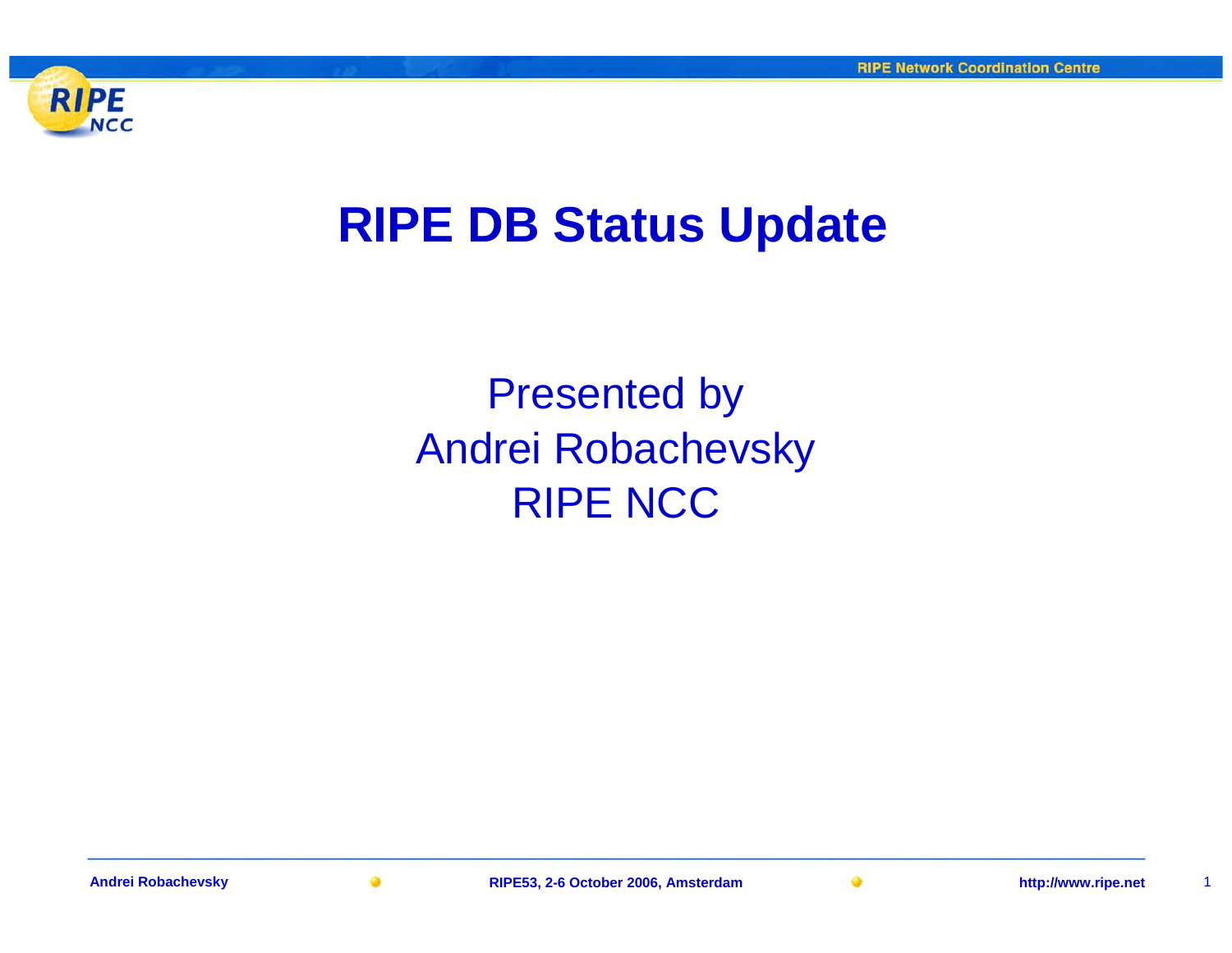

- New developments
	- $\mathcal{L}_{\mathcal{A}}$ - DNS provisioning system
	- $\mathcal{L}_{\mathcal{A}}$ - IRT object
	- 32-bit ASN
- Operations and Support
	- Statistics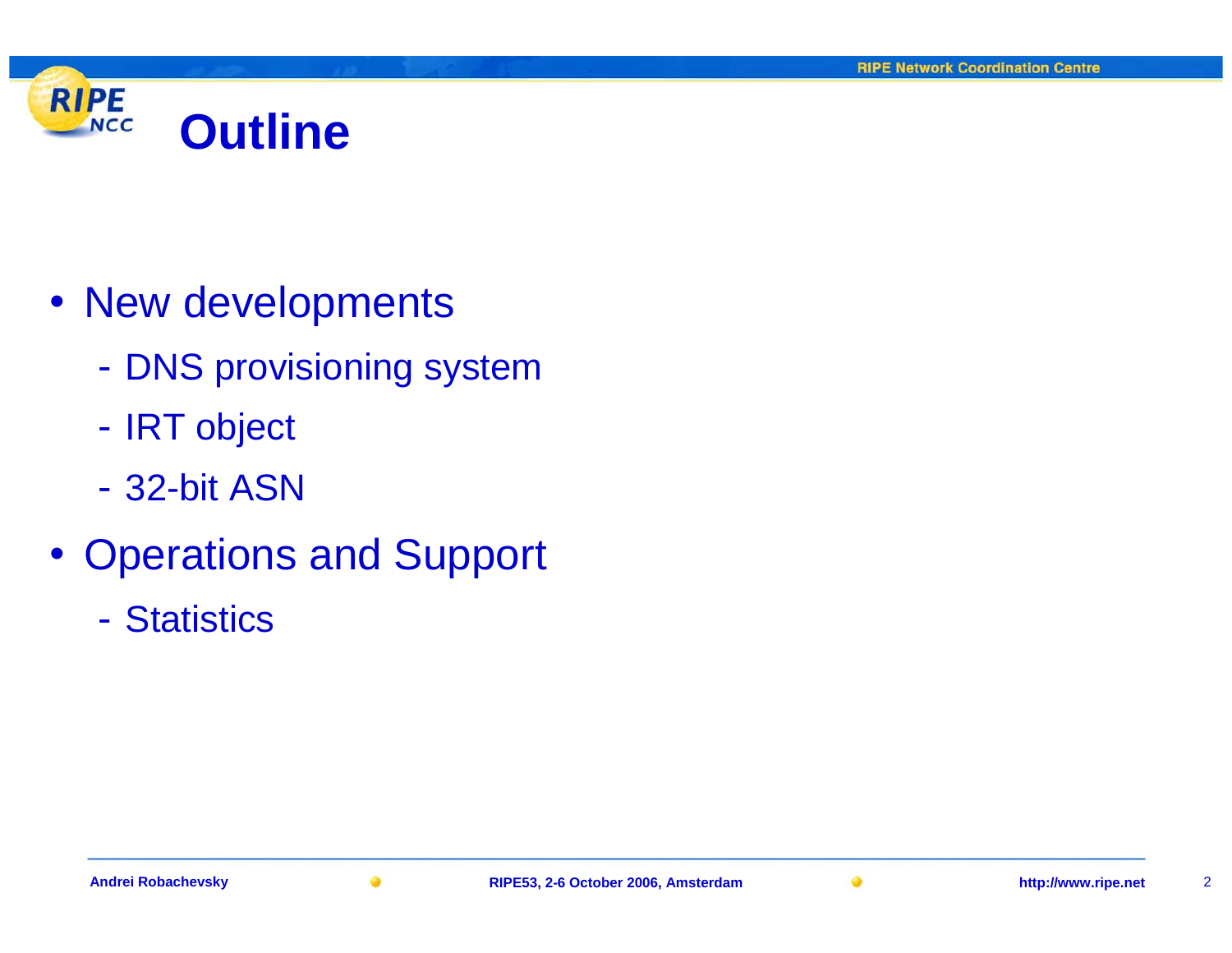#### **RIPE DNS provisioning system NCC**

- Requirement to support glue records in the provisioning system
	- $\mathcal{L}_{\mathcal{A}}$ Automation and delegation checks for ENUM delegations
	- $\mathcal{L}_{\mathcal{A}}$ Consistent interface for DNS management
- "**nserver:**" attribute changes
	- $\mathcal{L}_{\mathcal{A}}$ Clearer and shorter syntax
	- -- IPv6 glue support
	- $\mathcal{L}_{\mathcal{A}}$ Only ~150 inconsistent objects
- Web Delegation Checker
	- $\mathcal{L}_{\mathcal{A}}$ Fully supports new "nserver" syntax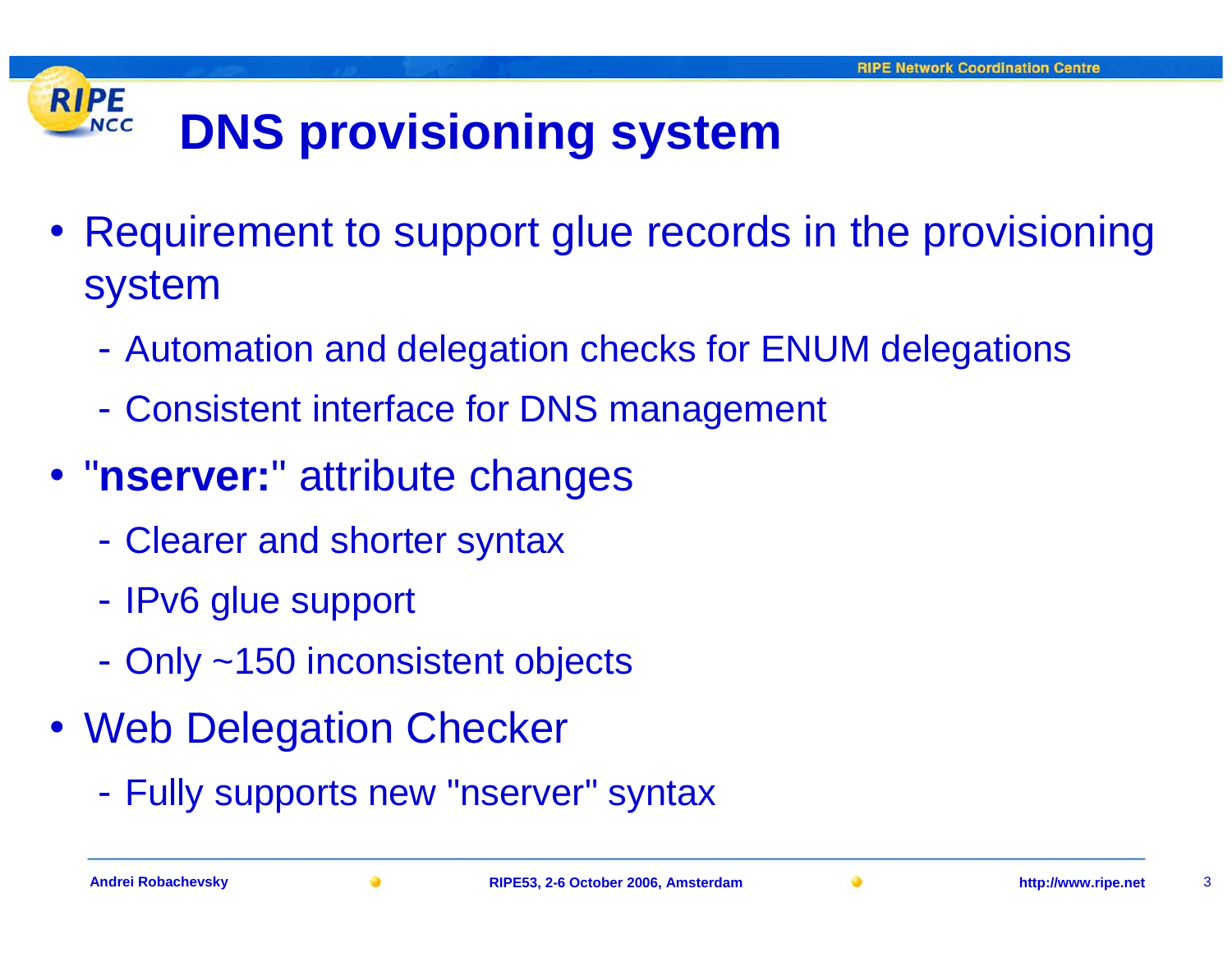## **Query behaviour for the IRT object**

• Objectives

**RIPE** 

**NCC** 

- $\mathcal{L}_{\mathcal{A}}$ To increase the availability of the irt information to users.
- $\mathcal{L}_{\mathcal{A}}$ To promote the use of the irt object.
- $\mathcal{L}_{\mathcal{A}}$  To make it easier for third party tool writers to find the correct contacts.
- New query behaviour
	- $\mathcal{L}_{\mathcal{A}}$  -c IP query: the **inetnum** and the closest **irt** covering this address space
	- This is a default behaviour for the web interface
	- $\mathcal{L}_{\mathcal{A}}$ Next step is to make –c default for IP queries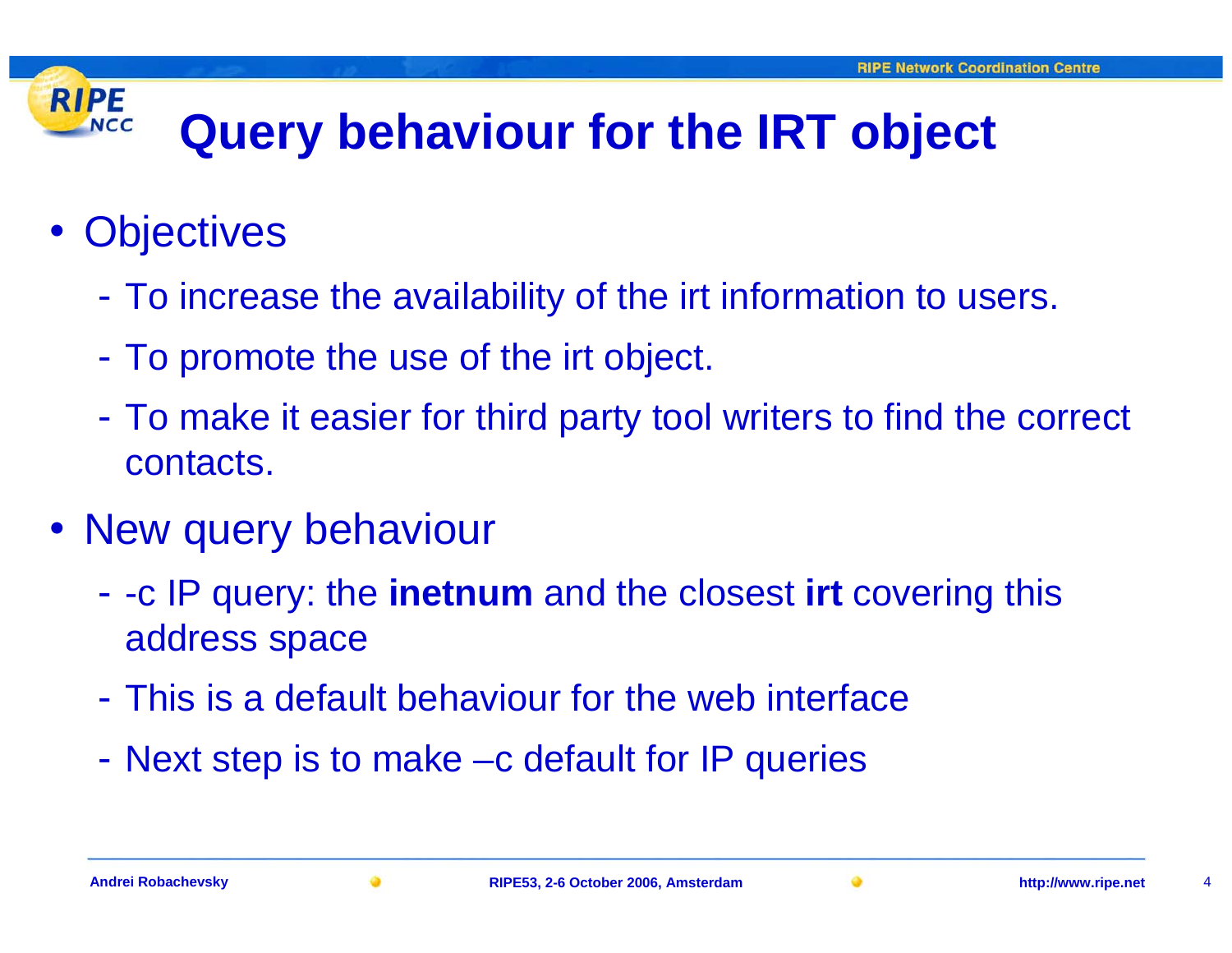#### **RIPE Have we met the objectives? NCC**

- We don't know yet
	- $\mathcal{L}_{\mathcal{A}}$ 600 q/day with –c flag
- New suggestion to cover ASN space



- $\mathcal{L}_{\mathcal{A}}$ There is no hierarchy, can abuse-mailbox be a solution?
- And what is the difference between the two?
- What is it used for?
	- $\mathcal{L}_{\mathcal{A}}$  Abuse complaints
		- Overlaps with **abuse-mailbox:** ?
		- Are the IRTs behind the objects prepared to handle this?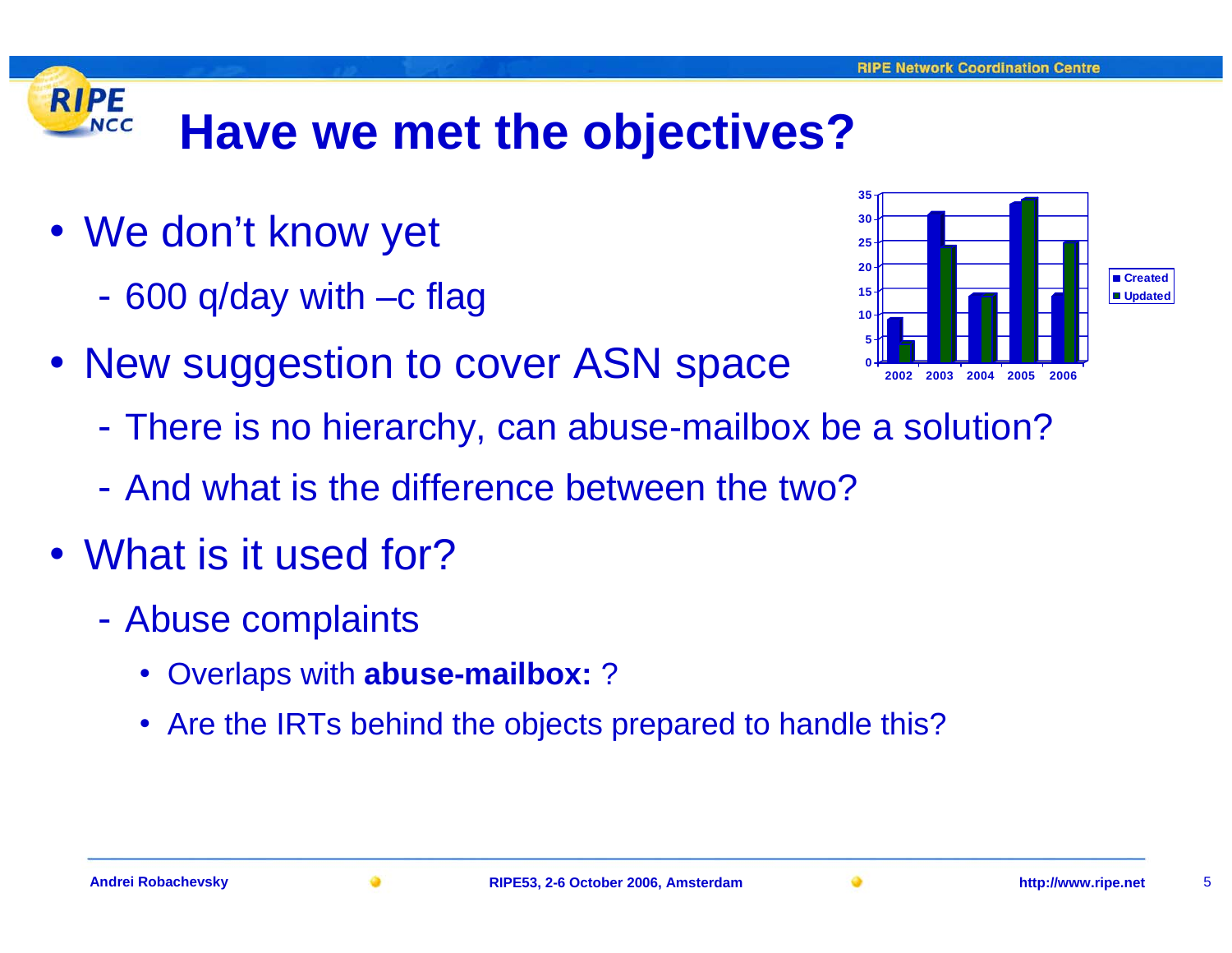#### **RIPE ASN32 support NCC**

- Henk Uijterwaal's presentation on Tuesday
- Changes in RPSL syntax
	- ASx AS3333
	- $\mathcal{L}_{\mathcal{A}}$ ASz.y AS1.0
- Affected objects
	- $\mathcal{L}_{\mathcal{A}}$ 10 objects
	- 41 attributes
	- $\mathcal{L}_{\mathcal{A}}$ More info in draft-uijterwaal-rpsl-4byteas-ext-01.txt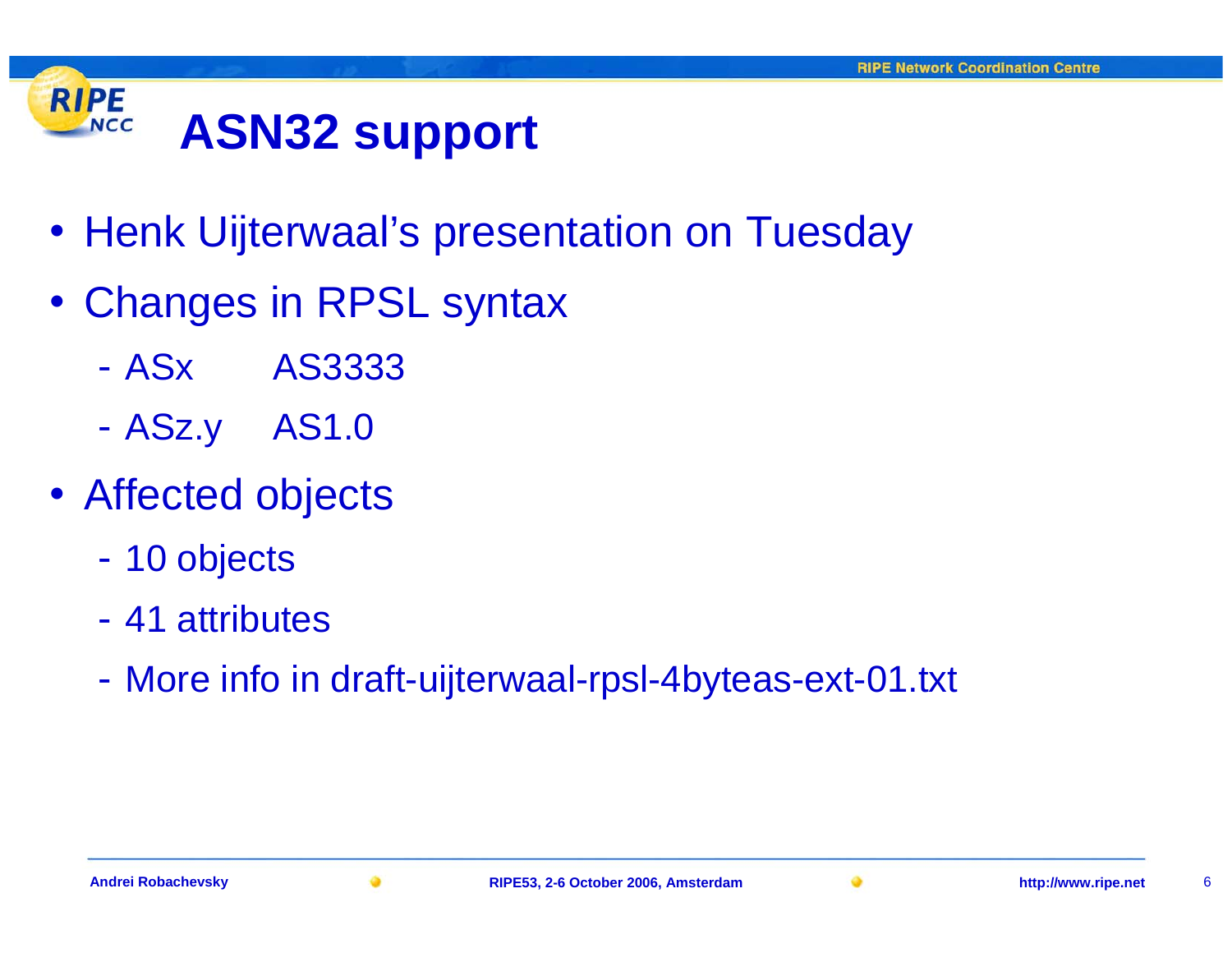#### **RIPE Operations and Support NCC**

- Business as usual
	- $\mathcal{L}_{\mathcal{A}}$ Hitting 73 q/s, 25 q/s on average, no significant changes
	- More detailed information at http://www.ripe.net/projects/dbconstat/stats.html
- •**Documentation** 
	- $\mathcal{L}_{\mathcal{A}}$ - Getting Started has been published
	- $\mathcal{L}_{\mathcal{A}}$ Update reference manual and FAQ are under revision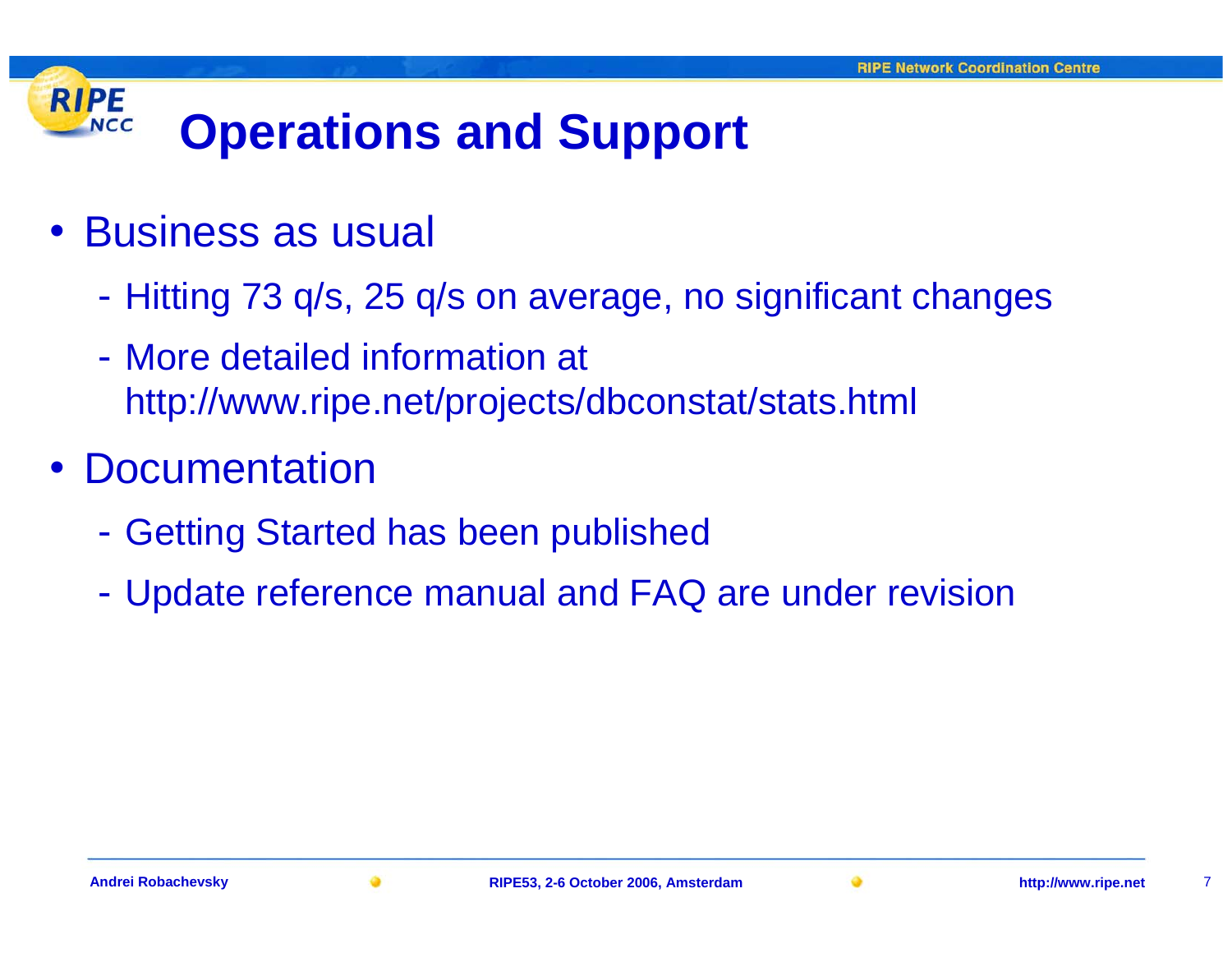

Andrei Robachevsky Ruerage number of messa RIPE53,2-6 October 2006, Amsterdambm tickets (last 8 weeks) http://www.ripe.net 8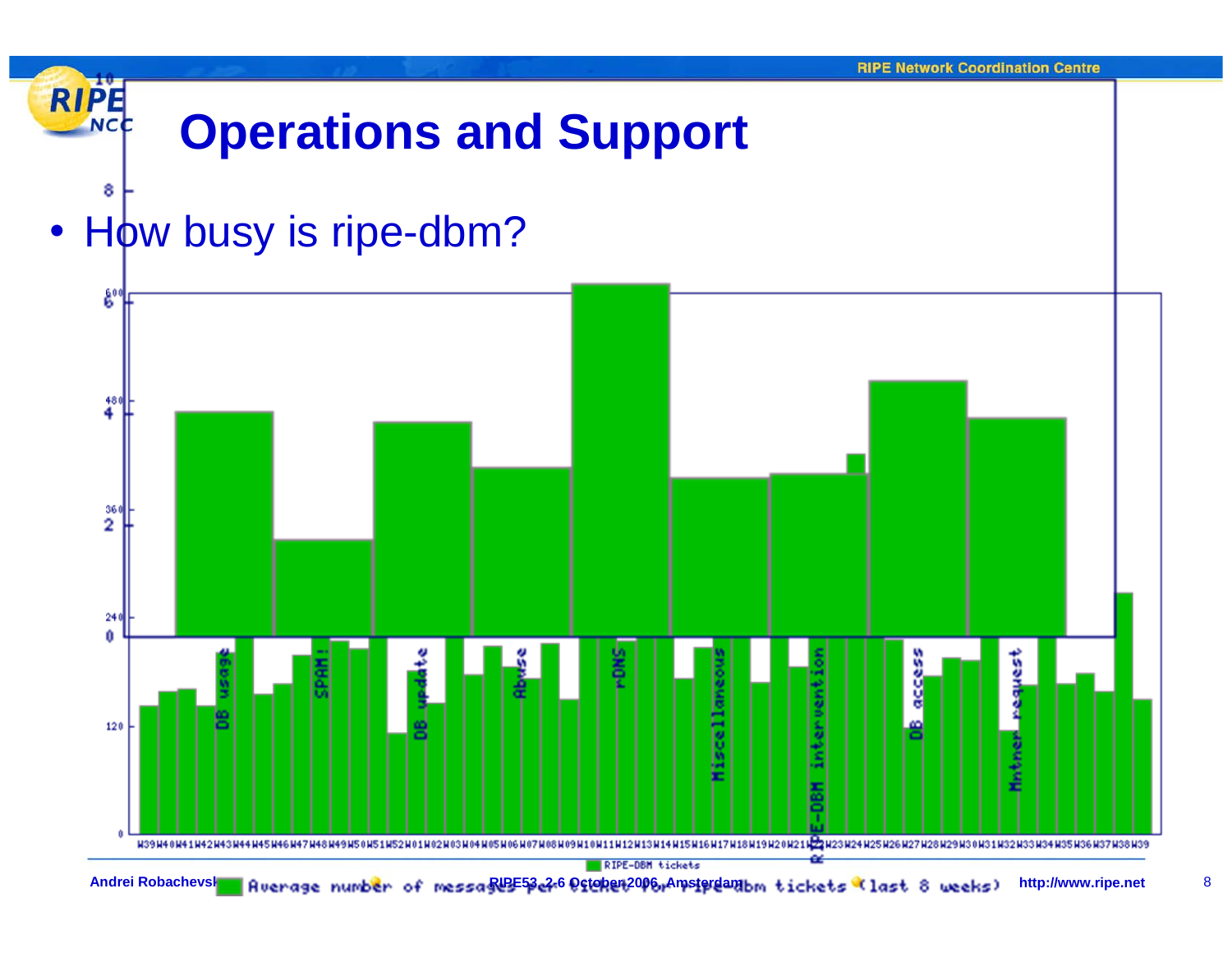



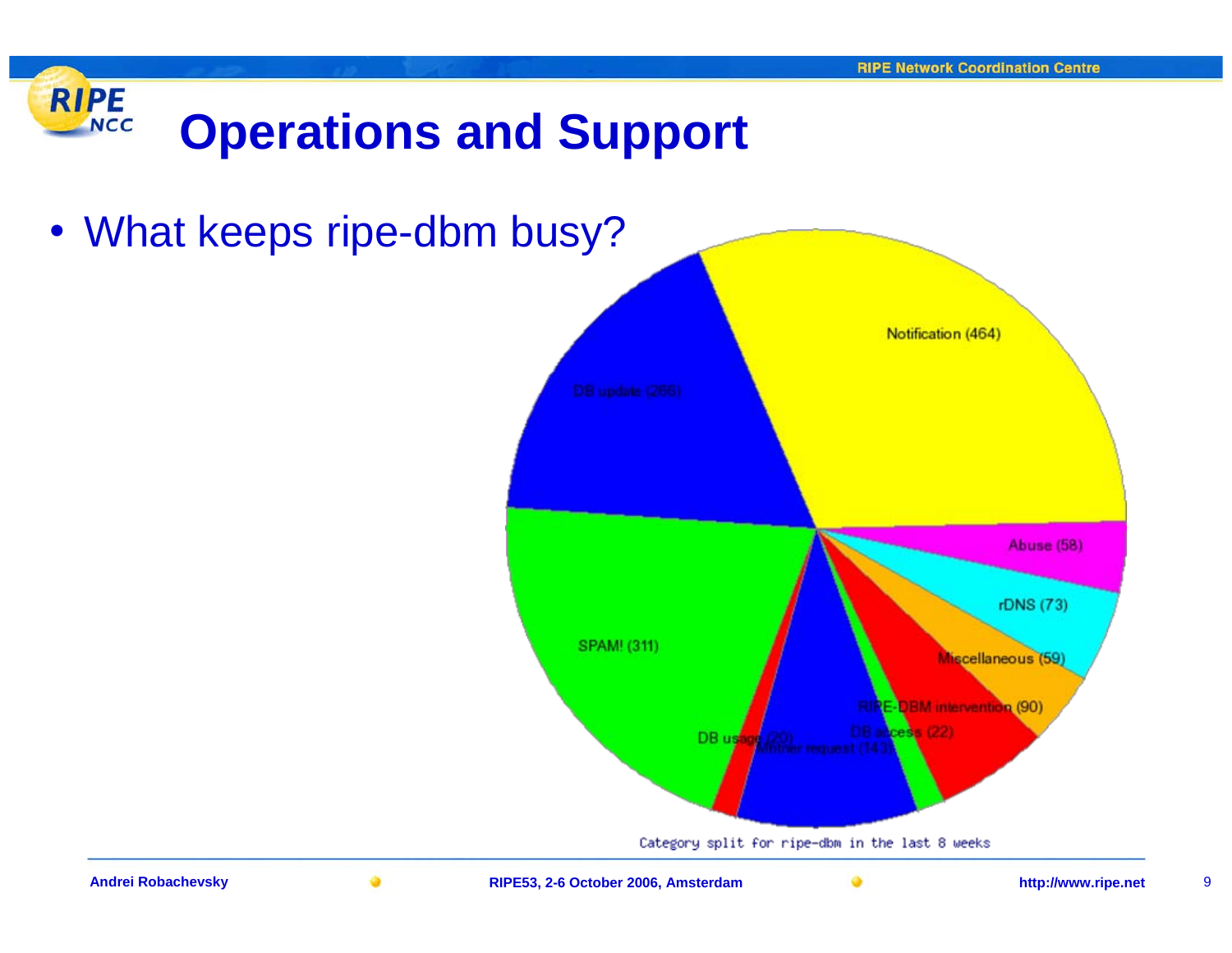#### **RIPE The DB teamNCC**

- Part of the SED at the moment
	- $\mathcal{L}_{\mathcal{A}}$ Agoston Horvath
	- Denis Walker
	- Katie Petrusha
	- $\mathcal{L}_{\mathcal{A}}$ - Trudy Prins
	- Vasco Asturiano
- New Database Group
	- $\mathcal{L}_{\mathcal{A}}$ Recruiting a group manager
	- $\mathcal{L}_{\mathcal{A}}$ Forming a new team